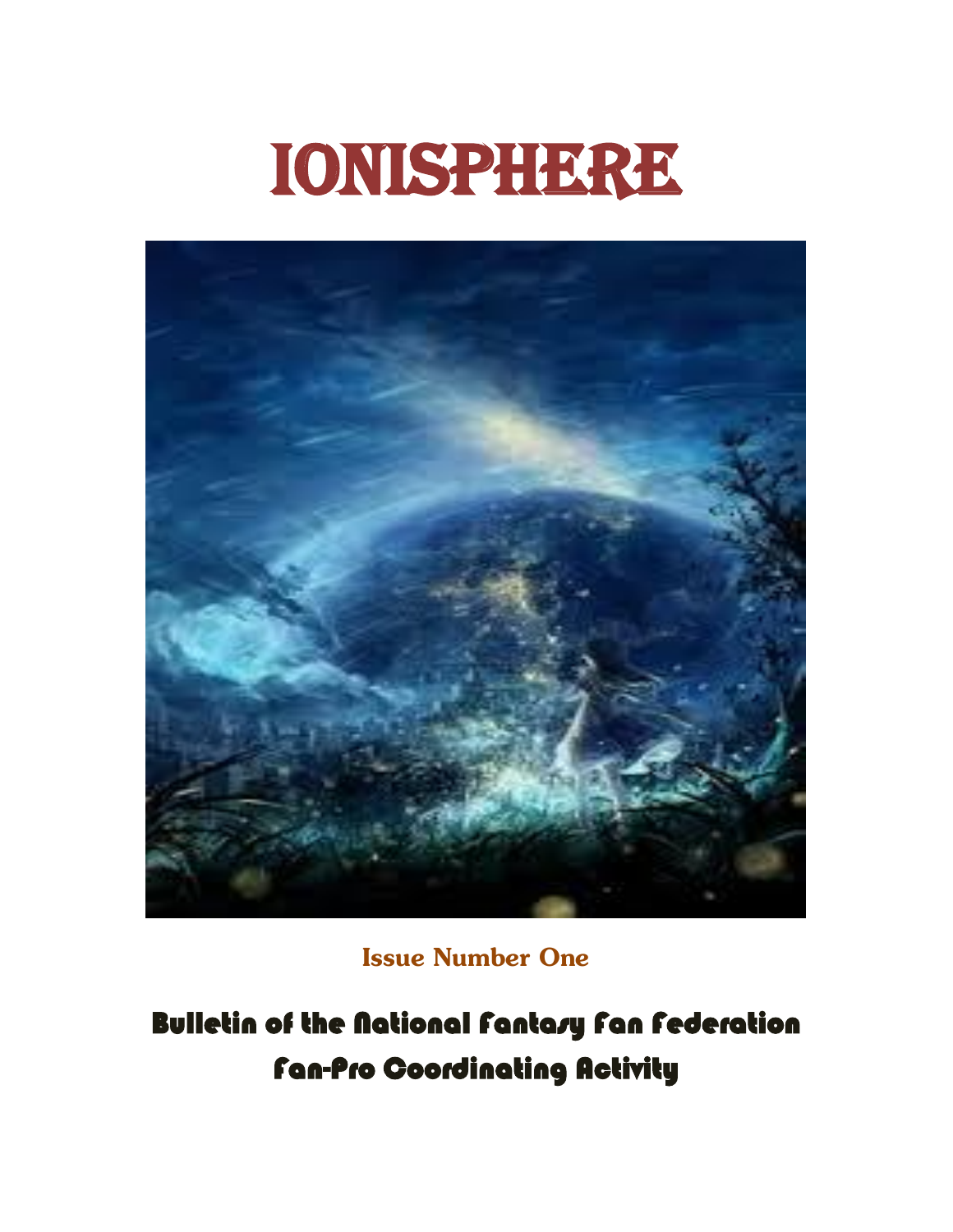**IONISPHERE, Volume 1 Number 1, pilot issue of the National Fantasy Fan Federation's Fan-Pro Coordinating Activity, October 2016. Issued monthly. Editor is John Thiel [kinethiel@comcast.net](mailto:kinethiel@comcast.net) , 30 N. 19th Street, Lafayette, Indiana 47904. All mail to Ionisphere should be sent to this address. Not unaware that I have misspelled the name for the ionic layer above our atmosphere, I have an explanation for it: the title does not refer directly to the ionosphere and I did not want a scientific name for the publication as it is not a scientific journal. Its title combines the words "Ionic" and "sphere", creating a neologism. As it is only useful as a title for this zine, it need not dismay scientists. Also it sounds less negative, and we have a positive orientation. Pilot issue.**

**Department Head: John Thiel Pro Contact: Jefferson Swycaffer Distribution: George Phillies Fan Contact: post not filled. Conventions Contact: post not filled News Contact: post presently filled by editor, seek other Files manager: post not filled**

Of course, the unfilled posts are wanting volunteers. Those in these positions do statements for each issue. The conventions contact keeps convention notes up-to-date, the news contact finds news about fans and pros, the fan contact and pro contact take email relevant to their position, and the files manager records the business and keeps annals. Such is the present visualization of the arrangements here. As I say, we are still building the activity.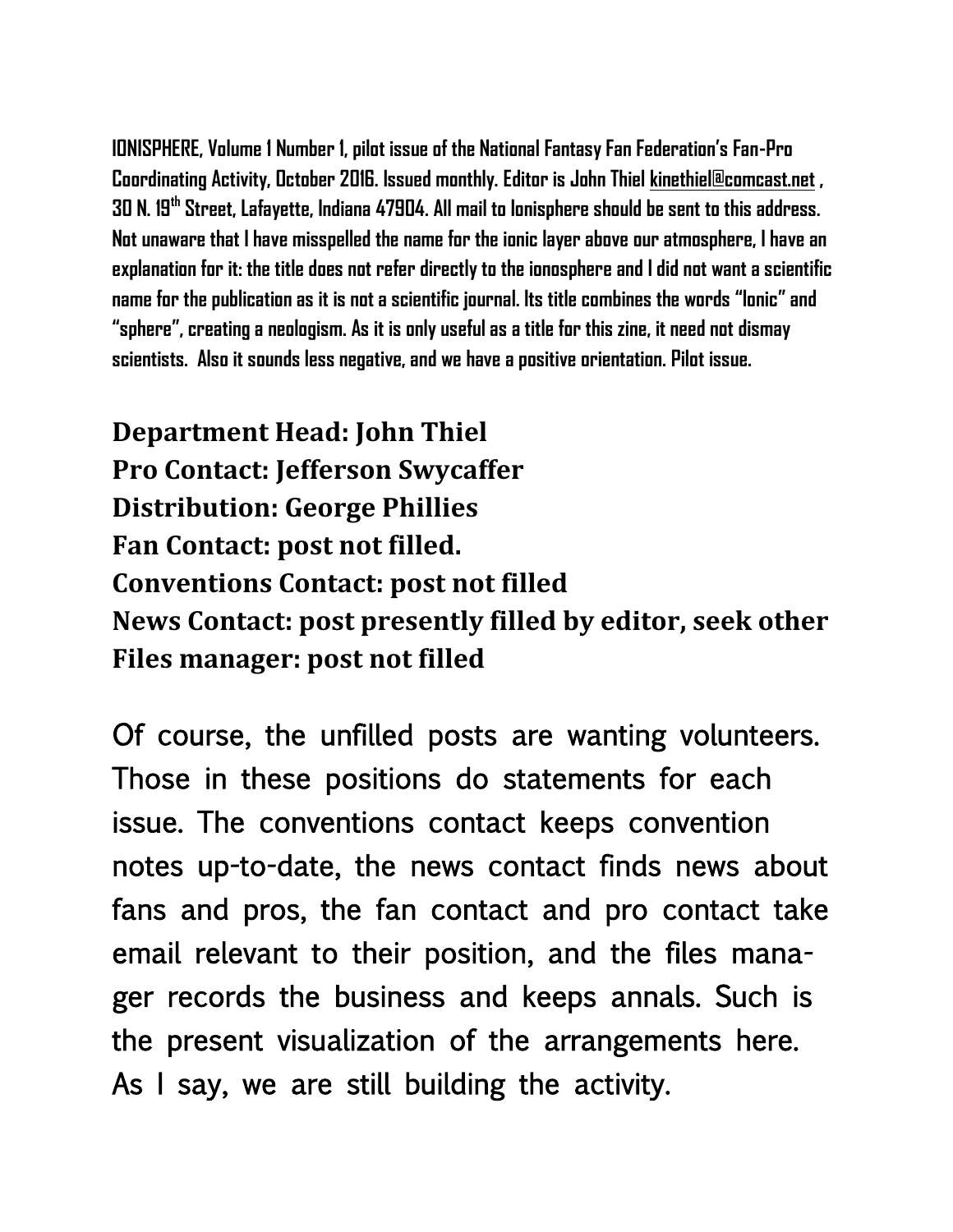**George Phillies has asked me to revive the earlier NFFF department which I headed called the Fan-Pro Coordinating Committee, later changed to the Coordinating Activity. This was originated and assigned to me by Irvin Koch, at that time the N3F President. I kept the position for several years and then turned it over to someone else at the time when I left the N3F. Having just recently returned to the organization, I found the Fan-Pro Activity long gone. I mentioned it in my N'APA fanzine SYNERGY, and that's when I first heard from our President.**

**Feeling highly complimented by the request, I would like to compliment Mr. Phillies in return and say that he is doing an exceptional job of getting the NFFF active again and back in good order. I'm glad to be able to assist him in expanding the organization. I hope all continues to go as well as it's been going.**

**It is my feeling that there should be a closer relationship between science fiction and fantasy fans and the writers and editors and artists who create this form of literature. The fans are visible supporters of writing of this kind, and have some interchange with the professionals by way of letter columns and now internet forums, and at the conventions as well, but this could always use improvement and especially now when the number of magazines has dwindled. Possibly contact between fans and pros could re-create an original enthusiasm which could be very useful today, when science fiction has had its influences on cultural life in general, but is not as successful as it once was on the home front.**

 **How this new department is going to progress and go about dealing with matters is still in the formative stages. The earlier committee did most of its work in Ionisphere, with interviews with fans and pros and news, but I hope to extend this farther. We printed the addresses of pros, but I am finding these presently not very avail-**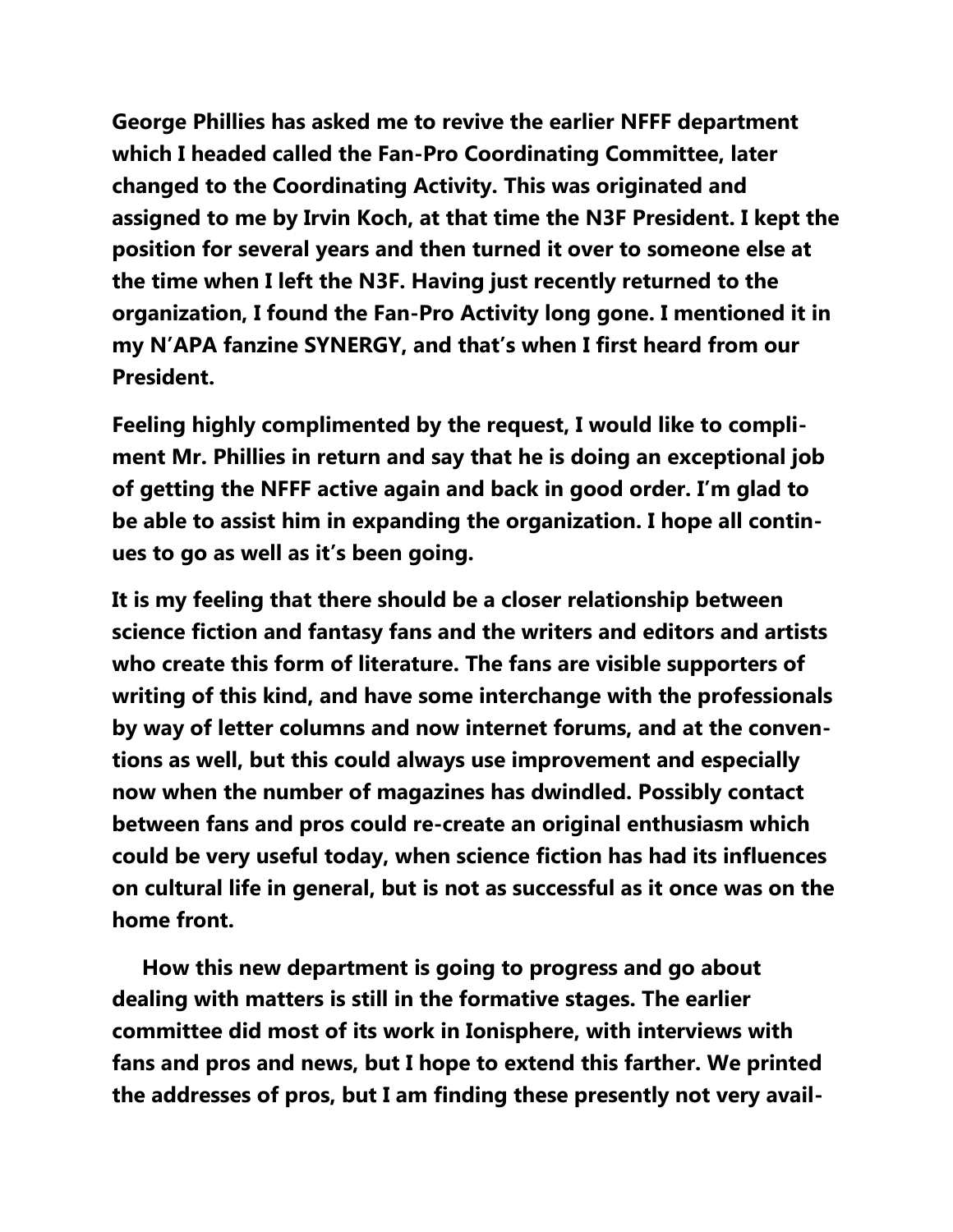**able, but I might be able to find someone to do this and add him to the department.**

**This first issue is meant to make the membership aware of the activity and make a basis on which to build.**

**-John Thiel, Fan-Pro Activity department head**

**The above statements are all we have to make at the present time, but for this pilot issue I have secured an interview with a professional writer and I hope to have such interviews in each subsequent issue, and perhaps interviews with prominent fans as well. These interviews are intended to make writers more publicly accessible, to increase potential contacts with the fans.**

**Our first interview is with Adam-Troy Castro, whose stories appear most frequently in Analog. He has done columns for SCIFI Magazine, has been nominated for two Hugos, three Stokers and eight Nebulas, and was a winner of the Philip K. Dick award. His books include Spiderman novels as well as his own future detective, Andrea Cort, and dimension spanning by the hero Gustav Gloom. A partial Biblio:**

**Crisis on Ward 8, F&SF Oct/Nov 1998, Funeral March of the Marionettes, F&SF, 1997, Sunday Night Yams at Minnie and Earl's, Analog, June 2001, Unseen Demons, Analog, July/August 2002. The Tangled Strings of the Marionettes, F&SF, 2003, Gunfight on Farside, Analog, April 2009, Among the Tchi, Analog, May 2009, Hiding Place, Analog, April 2011, With Unclean Hands, Analog, November 2011, Tasha's Fail-Safe, Analog, April 2015, Sleeping Dogs, Analog, Aug 2015, The Soul Behind the Face,Analog.**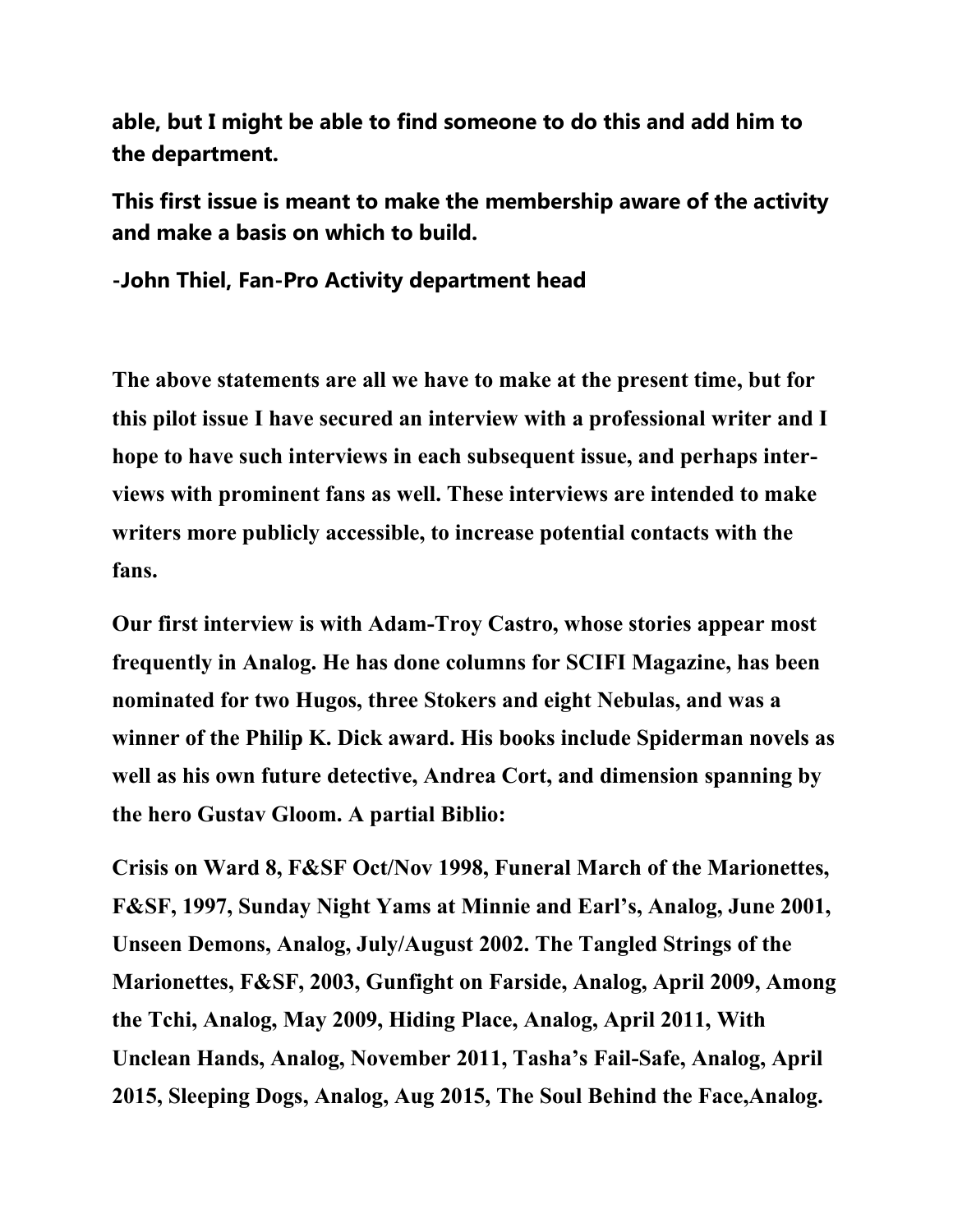## **IONISPHERE INTERVIEWS** ADAM-TROY CASTRO

**IO: How did you first become interested in science fiction? Author: As with most of us, this is not one question, but two, those two dividing into what hooked us in pop culture and what hooked us in print. Pop culture is hard to name, because the earliest examples scrape the beginning of my functional memory; I do, for instance, remember very early on learning about Godzilla movies and the like, and later Twilight Zone, and later than that Star Trek. I discovered Asimov and Clarke and Wells as far back as Elementary School. IO: You seem to have your own cosmos in many of your stories. Would you regard yourself as a world-builder, forming your own realms for your stories?**

**Author: The future history you're referencing is "The Alsource Infection," which is the background for approximately half my short science fiction and all the Andrea Cort novels. Beyond that I think Worldbuilding is part of the required skill set, and actually is even in mainstream fiction. What is Steinbeck doing in THE GRAPES OF WRATH but giving us a family that existed before the story began? IO: Would you describe the Alsource Infection?**

**Author: Sure. The Alsource Infection is the umbrella storyline mostly set in a space-faring far future in which mankind shares the stars with a number of other sentient species, one of which is a conglomeration of ancient software intelligences known as the Alsource. There are indications, so far, that Mankind is in for a major population crash, also that assaults of various sorts are being made on free will. There are a few stories in the universe that take place as early as later this century, but most are thousands of years off.**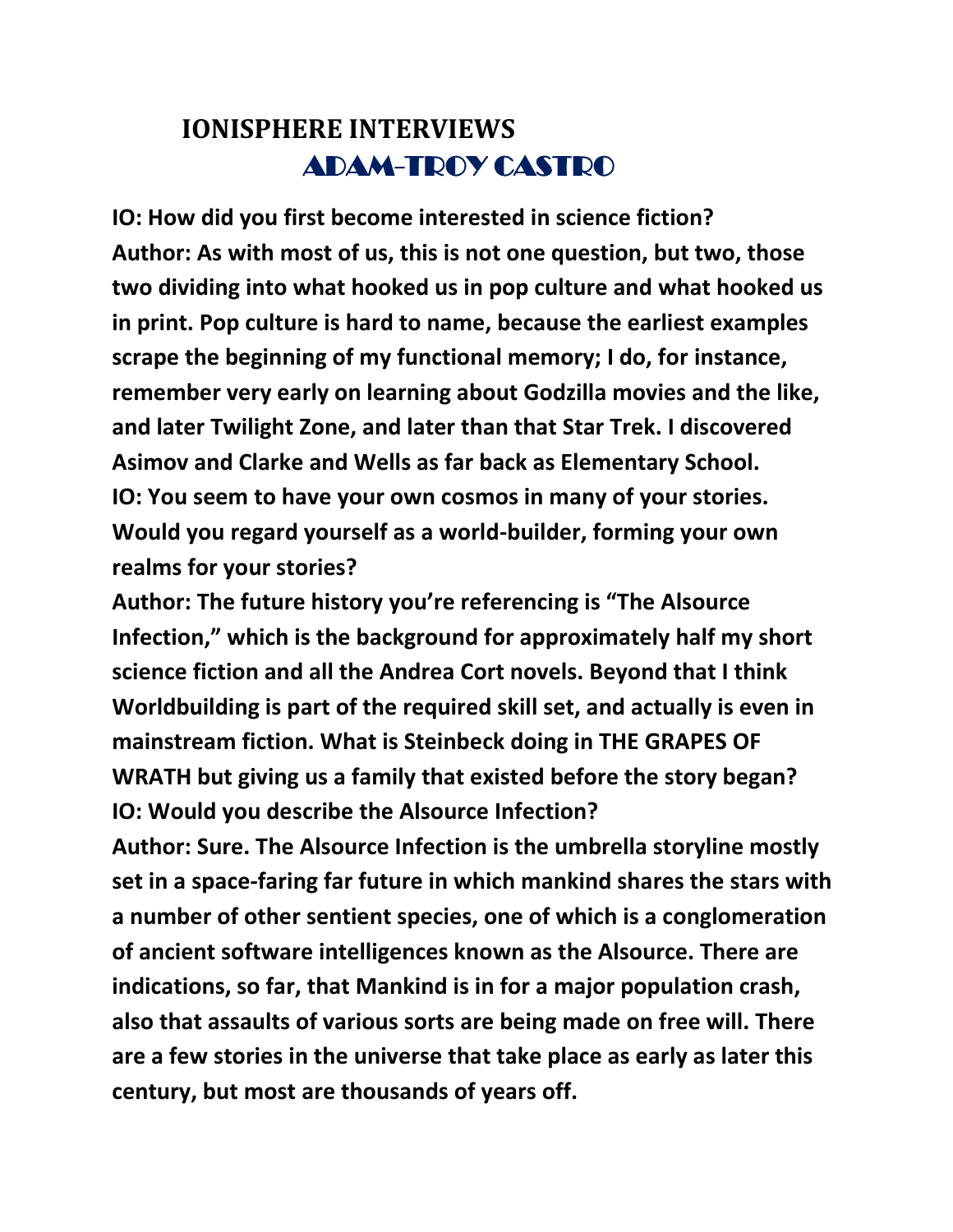**IO: Do you identify with any particular speculative** *genre***? Author: It used to be that I considered myself purely a horror writer, and was honestly surprised when the SF started to accrue. I thought I was more equipped to write humor, but some of my stuff is downright grim. The fact is that I write what it occurs to me to write and that categorization is accidental.**

**IO: Are you challenging existing concepts in what you write? Author: Isn't that the definition of fantasy?**

**IO: Are there any other forms of writing you have taken on, or might like to take on?**

**Author: I've written middle-grade fiction, and media tie-in fiction, and want to do a mainstream thriller at some point.**

**IO: What other science fiction writers do you identify with the most? And what science fiction writers are your favorites?**

**Author: Oh, I think I've fairly established that Harlan Ellison's work is near and dear to my heart. So is Bob Sheckley's. And a long, long list of others, both in and out of the field.**

**IO: Are you satisfied with the work you have done thus far, and the reactions to it of readers and editors?**

**Author: Who but an egotist would be satisfied? And who but a titan would be satisfied with the reaction he got? I wanna be a lot better than I am, and a lot more popular than I am.**

**IO: Do you have much personal communication with any special science fiction editors, who give you feedback or work with you on what you write?**

**Author: From time to time, an editor knows exactly what I'm trying to do and how I'm falling short, and it needs to be said that when you acquire such an editor you have struck gold.**